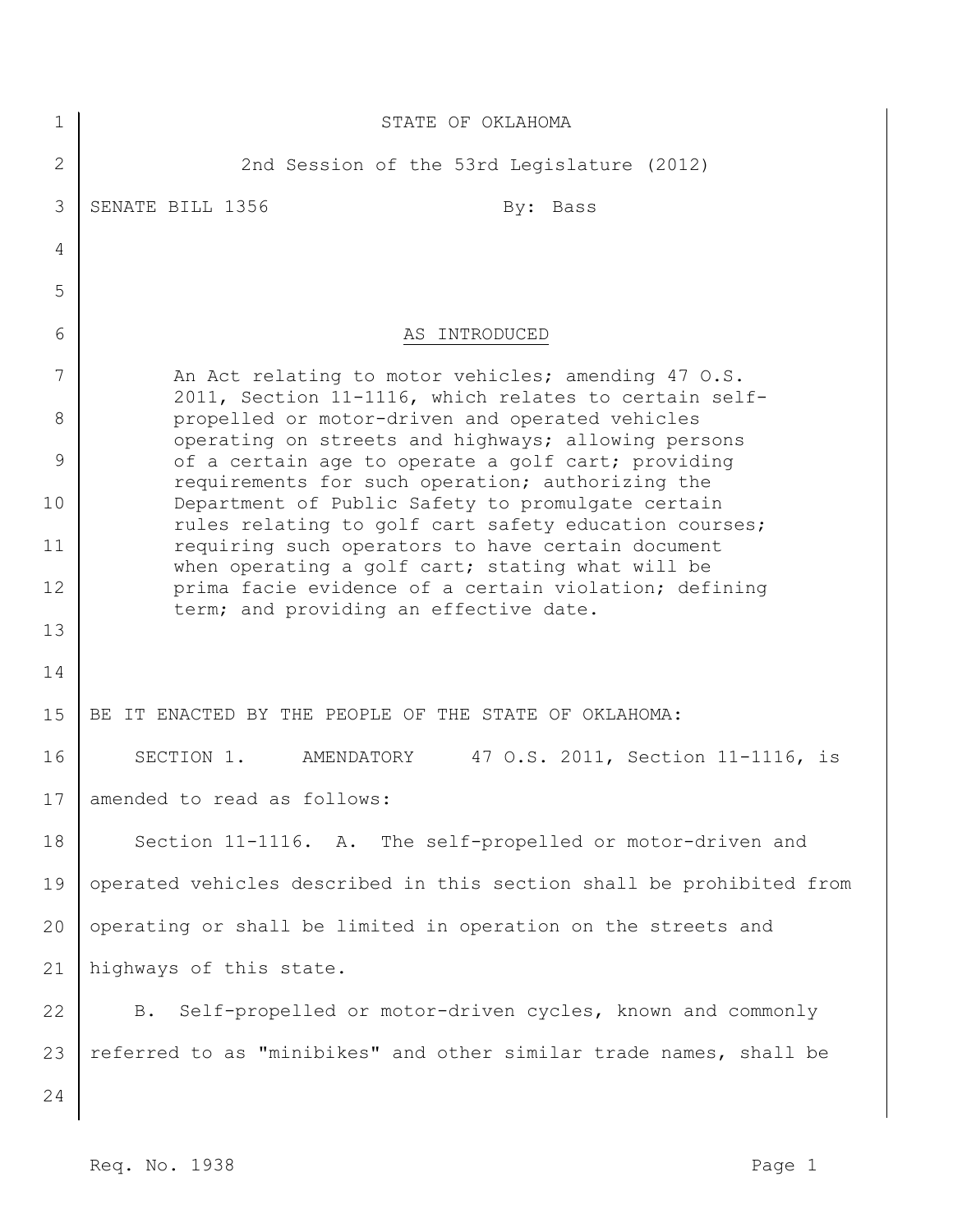1 2 prohibited from operating on the streets and highways of this state, except:

1. When used in a parade; or

3

4 5 6 7 2. When registered, as required by subsection E of Section 1151 of this title, and operated in this state by food vendor services upon streets having a speed limit of thirty (30) miles per hour or less.

8 9 10 11 12 13 14 All minibikes offered for sale in this state shall bear the following notice to the customer: "This machine is not manufactured or sold for operation on the public streets or highways. Since it is not provided with equipment required by law for street or highway use, all persons are cautioned that any operation of this vehicle upon a public street or highway will be in violation of the motor vehicle laws of this state and will subject the violator to arrest."

15 16 17 C. Golf carts and utility vehicles, as defined by Section 1102 of this title, shall not be operated on the streets and highways of this state except:

18 19 20 21 22 23 24 1. Golf carts or utility vehicles owned by the Oklahoma Tourism and Recreation Department, and operated by employees or agents of the Department or employees of independent management companies working on behalf of the Department, may be operated on the streets and highways of this state during daylight hours or under rules developed by the Oklahoma Tourism and Recreation Commission, when the streets and highways are located within the boundaries of a

Req. No. 1938 Page 2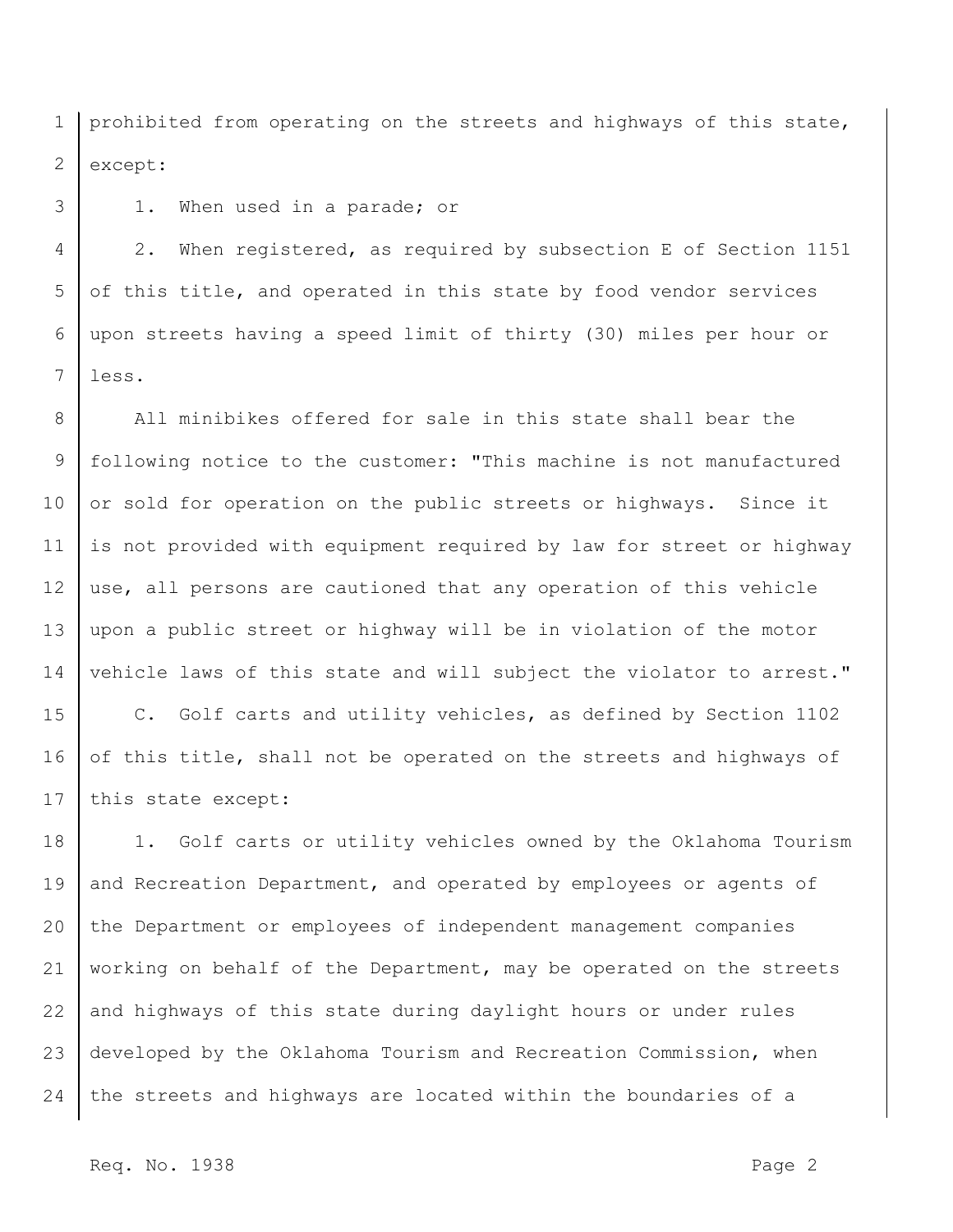1 2 3 4 5 6 7 8 9 state park. The Department shall have warning signs placed at the entrance and other locations at those state parks allowing golf carts or utility vehicles to be operated on the streets and highways of this state located within the boundaries of those state parks. The warning signs shall state that golf carts and utility vehicles may be operating on streets and highways and that motor vehicle operators shall take special precautions to be alert for the presence of golf carts or utility vehicles on the streets and highways;

10 11 12 2. The municipal governing body has adopted an ordinance governing the operation of golf carts and/or utility vehicles on city streets, and the operation occurs during daylight hours only;

13 14 15 16 17 3. Golf carts or utility vehicles may operate on state highways only if making a perpendicular crossing of a state highway located within the boundaries of a municipality which has adopted an ordinance governing the operation of golf carts and/or utility vehicles; or

18 19 20 4. The board of county commissioners of a county has approved the operation of golf cart and/or utility vehicle traffic on roadways within the county, and:

21 22 a. the roadway has a posted speed limit of twenty-five (25) miles per hour or less,

b. the roadway is located in an unincorporated area, and

24

23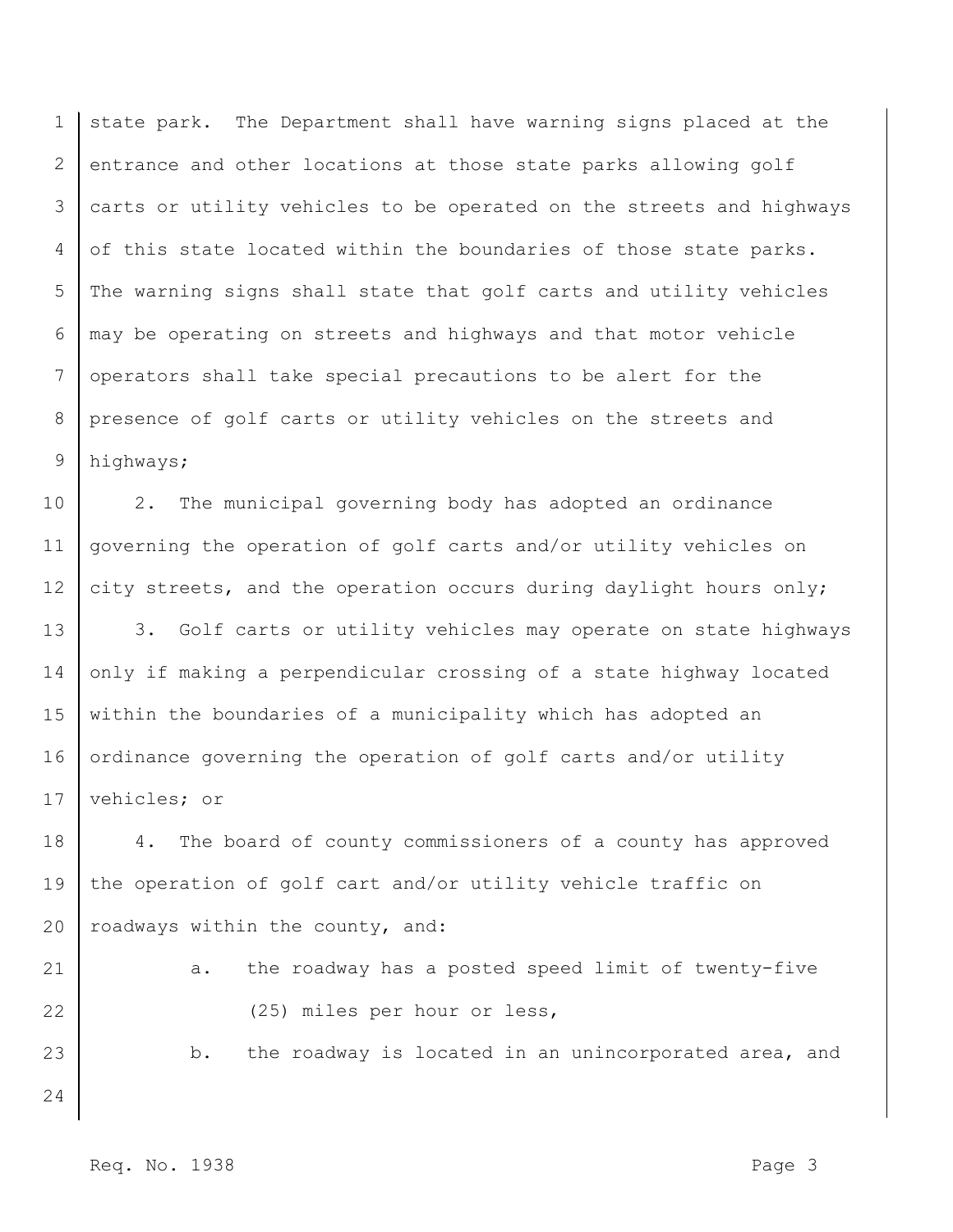| $\mathbf 1$    | appropriate signage, cautioning motorists of the<br>$\mathtt{C}$ .          |  |
|----------------|-----------------------------------------------------------------------------|--|
| $\mathbf{2}$   | possibility of golf cart or utility vehicle traffic,                        |  |
| 3              | is erected by the board of county commissioners.                            |  |
| 4              | 1. In addition to the requirements of subsection C of this<br>$D_{\bullet}$ |  |
| 5              | section, a person who is at least twelve (12) years of age, but has         |  |
| 6              | not reached sixteen (16) years of age, shall not operate a golf             |  |
| $\overline{7}$ | cart, on the streets and roadways of this state subject to paragraph        |  |
| 8              | 4 of subsection C of this section, unless:                                  |  |
| 9              | the person has successfully completed a golf cart<br>a.                     |  |
| 10             | safety education course or has passed a proctored                           |  |
| 11             | equivalency examination which tests the knowledge of                        |  |
| 12             | information included in the curriculum of such course,                      |  |
| 13             | and                                                                         |  |
| 14             | the person has received a golf cart education<br>b.                         |  |
| 15             | certificate as evidence of successful completion of a                       |  |
| 16             | golf cart safety education course or an equivalency                         |  |
|                | examination.<br>17                                                          |  |
| 18             | The Department of Public Safety shall promulgate rules<br>2.                |  |
| 19             | necessary for:                                                              |  |
| 20             | the certification of programs and tests for golf cart<br>a.                 |  |
| 21             | safety education courses offered by other public or                         |  |
| 22             | private organizations,                                                      |  |
| 23             | the administration of a golf cart safety education<br>b.                    |  |
| 24             | program, and                                                                |  |
|                |                                                                             |  |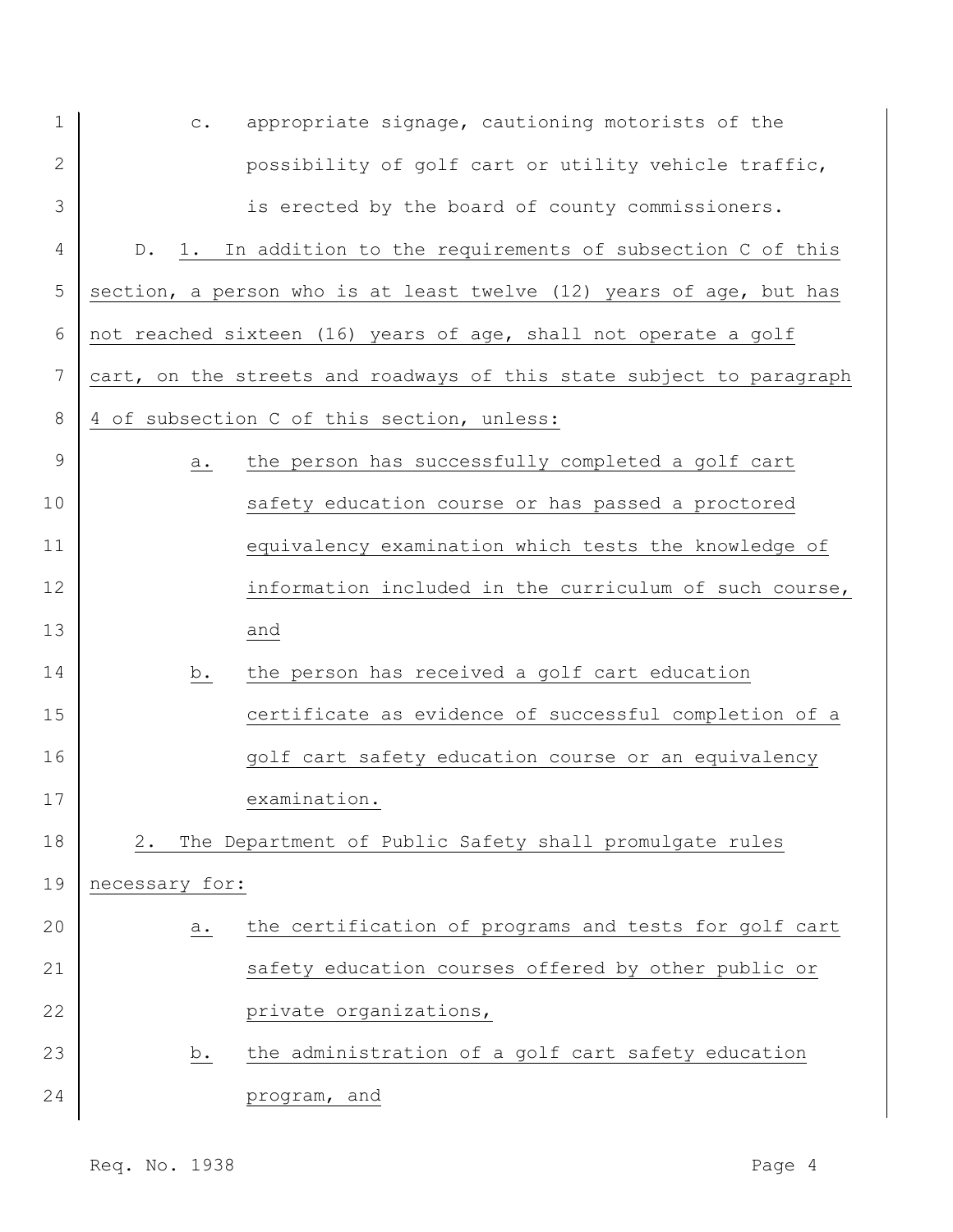| $\mathbf 1$    | the issuance of golf cart safety education course<br>$\circ$ .       |
|----------------|----------------------------------------------------------------------|
| 2              | certificates.                                                        |
| 3              | A golf cart safety education course certificate issued by the        |
| $\overline{4}$ | Department to a person who has successfully completed a golf cart    |
| 5              | safety education course or course equivalency examination shall not  |
| 6              | expire.                                                              |
| 7              | Any person who is at least twelve (12) years of age, but has not     |
| 8              | reached sixteen (16) years of age, and is operating a golf cart      |
| $\mathcal{G}$  | according to the provisions of this section shall have in his or her |
| 10             | immediate possession a copy of the original golf cart safety         |
| 11             | education certificate. Failure to present such proof upon request    |
| 12             | by a peace officer shall be prima facie evidence of a violation of   |
| 13             | this section.                                                        |
| 14             | 3. As used in this subsection, "golf cart" means a motor             |
| 15             | vehicle that:                                                        |
| 16             | is designed and manufactured for operation on a golf<br>а.           |
| 17             | course for sporting or recreational purposes,                        |
| 18             | is not capable of exceeding a speed of twenty (20)<br>b.             |
| 19             | miles per hour, and                                                  |
| 20             | has no increased power, wheel base or tire<br>$\mathtt{C}$ .         |
| 21             | modifications from a standard manufactured gas or                    |
| 22             | electric golf cart.                                                  |
| 23             | Speed-modified golf carts or "hybrid" golf carts are not             |
| 24             | included in this definition.                                         |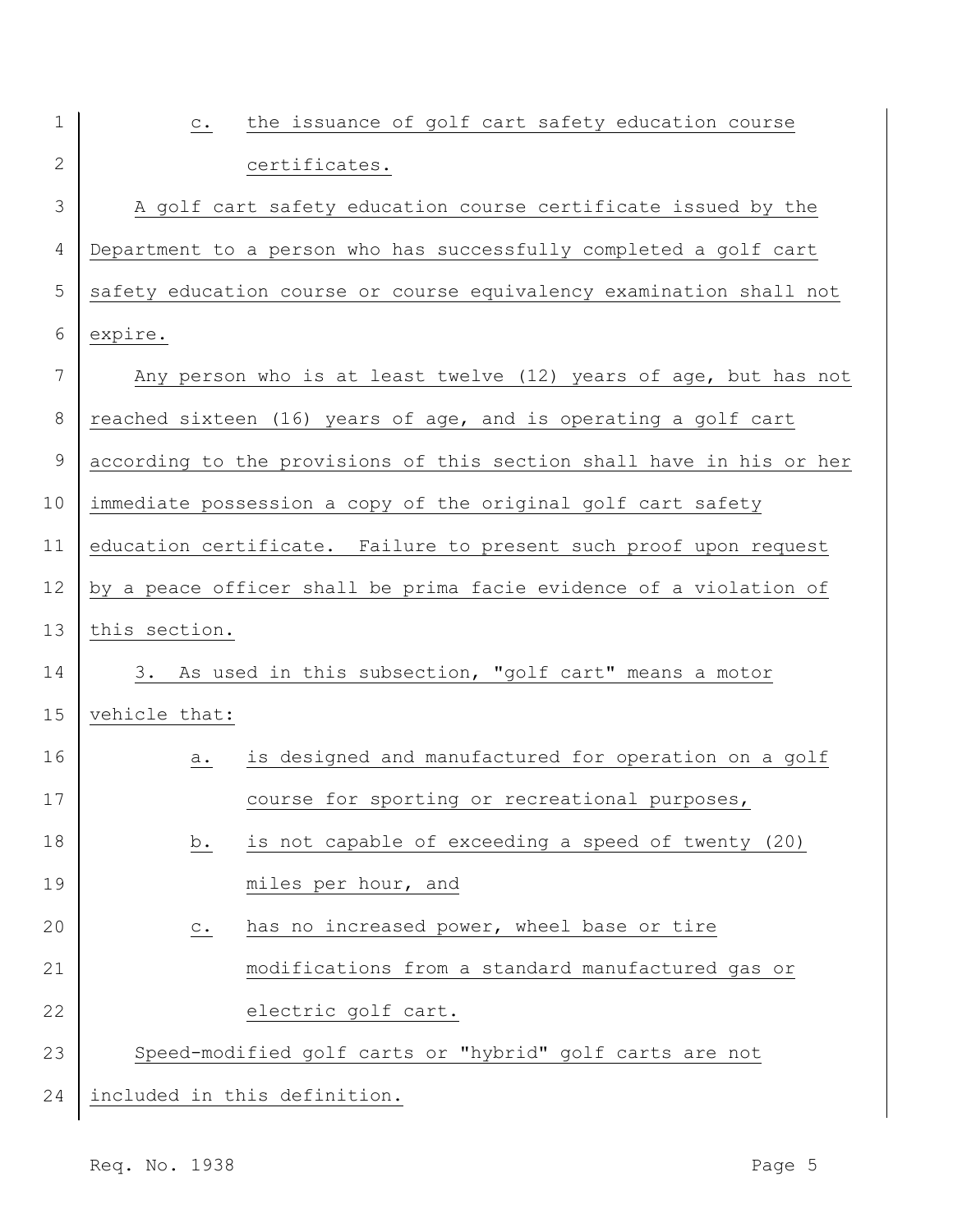1 2 E. All-terrain vehicles shall not be operated on the streets and highways of this state, except:

3 4 5 1. On unpaved roads which are located within the boundaries of any property of the Forest Service of the United States Department of Agriculture;

6

2. On public streets and highways if:

7 8 9 10 11 12 13 14 15 16 17 18 19 a. the vehicle needs to make a direct crossing of the street or highway while the vehicle is traveling upon a regularly traveled trail and needs to continue travel from one area of the trail to another and, if the vehicle comes to a complete stop, yields the right-of-way to all oncoming traffic that constitutes an immediate hazard, and crosses the street or highway at an angle of approximately ninety (90) degrees to the direction of the street or highway. This exception shall not apply to divided highways or streets or highways with a posted speed limit of more than thirty-five (35) miles per hour in the area of the crossing,

20 21 22 23 24 b. the vehicle needs to travel on a public street or highway in order to cross a railroad track. In that event, the all-terrain vehicle may travel for not more than three hundred (300) feet on a public street or highway to cross a railroad track,